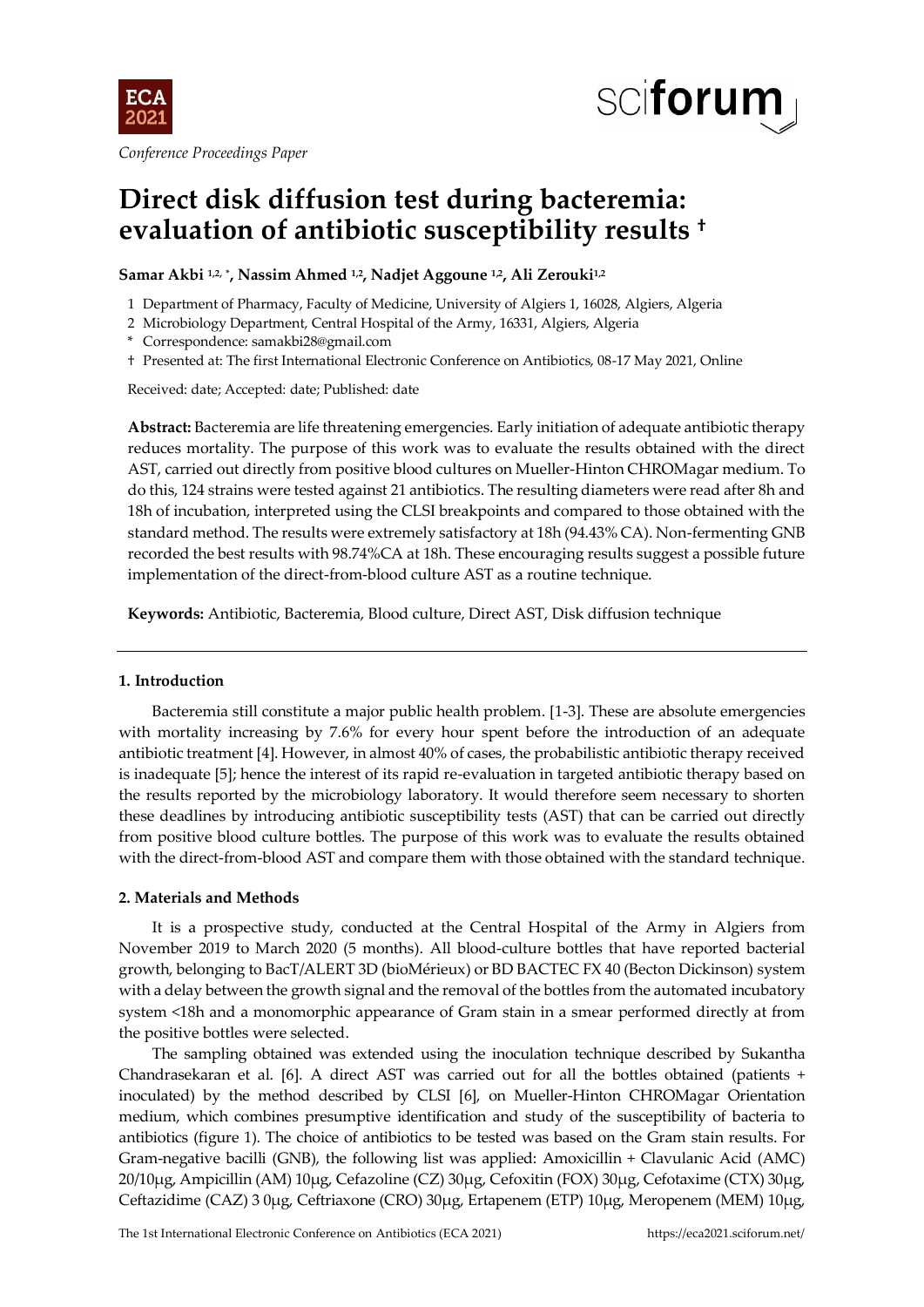Imipenem (IPM) 10µg, Gentamicin (GN) 10µg, Amikacin (AN) 30µg, Tobramycin (TOB) 10µg, Ciprofloxacin (CIP) 5µg, Levofloxacin (LVX) 5µg, Sulfamethoxazole + Trimethoprim (SXT) 1.25/23.75µg. For Gram-positive cocci (GPC), the antibiotics used were: Cefoxitin (FOX) 30µg, Imipenem (IPM) 10µg, Amikacin (AN) 30µg, Gentamicin (GN) 10µg, Erythromycin (E) 15µg, Clindamycin (CC) 2µg, Teicoplanin (TEC) 30µg, Vancomycin (VA) 30µg, Ciprofloxacin (CIP) 5µg, Rifampin (RA) 5µg, Sulfamethoxazole + Trimethoprim (SXT) 1.25/23.75µg. The inhibition diameters obtained were read after 8h and 18h of incubation and interpreted using CLSI breakpoints [7]. Also, a standard AST (reference method) had been carried out for all strains obtained on Mueller-Hinton medium, read and interpreted after 18 hours of incubation; following CLSI recommendations [7]. The results obtained with direct AST were compared to those obtained with standard AST, thus allowing the calculation of the concordance rates (% CA) and disagreements represented by minor errors (% mE), major errors (% ME) and very major errors (%VME); their calculation formulas are described in the CLSI study [6].These results were compared with the acceptance criteria of the FDA for validation of antibiotic susceptibility tests, which states that: the %CA must be > 89.9% and the %ME  $\leq$  3% [8].

 **Figure 1.** Direct AST of *Klebsiella pneumoniae* on MH CHROMagar

Orientation medium, 18h reading



#### **3. Results**

During this study, 776 blood-culture bottles were received: 569 were sterile and 207 returned positive, of which 63 met the inclusion criteria previously mentioned. In addition to that, 61 other bottles were obtained by the inoculation technique, thus raising the total number of bottles studied to 124. The distribution of the strains obtained by bacterial species is illustrated in Table 1. An extremely satisfactory concordance rate of 94.43% was recorded at 18h, compared to a lower (87.32%) at 8h. As for disagreements, 78 mE were obtained at 18h against 150 at 8h, 2 ME were recorded at 18h against 12 at 8h. No VME are to be reported at 18h or 8h (Table2).

Analysis of the results by bacterial type shows that all bacterial types reported more than satisfactory concordance rates at 18h (%CA > 89.9%). At 8h, however, this was only observed with non-fermenting GNBs. It was also found that the best results were obtained at 8h as at 18h with nonfermenting GNBs (94.70% CA at 8h and 98.74%CA at 18h). The lowest results were obtained with staphylococci (78.19% CA at 8h and 91.70% CA at 18h). The highest %ME was obtained at 8h and 18h with enterobacteria, while staphylococci recorded the highest %mE at 8h and 18h (Table 3).

The detailed analysis of the results by molecule for all bacteria revealed that a satisfactory concordance rate was obtained at 18 h with most antibiotics tested (17/21) except AMC, CC and TEC due to the high minor errors (mE). At 8h, FDA compliant concordance rates were obtained with only 6 molecules (GN, SXT, LVX, AM, FOX, and AN). concordance rates of less than 89.9% were either due to minor errors (mE) only as was the case for TOB, ETP, CZ, CIP, and AMC or due to minor (mE) and major (ME) errors as was the case for CTX, CRO, MEM, IPM and CAZ. It is also important to note that only CTX, CRO and IPM recorded unsatisfactory rates of ME greater than 3% at 8h, no exceedance of this rate was reported at 18h (Table 4).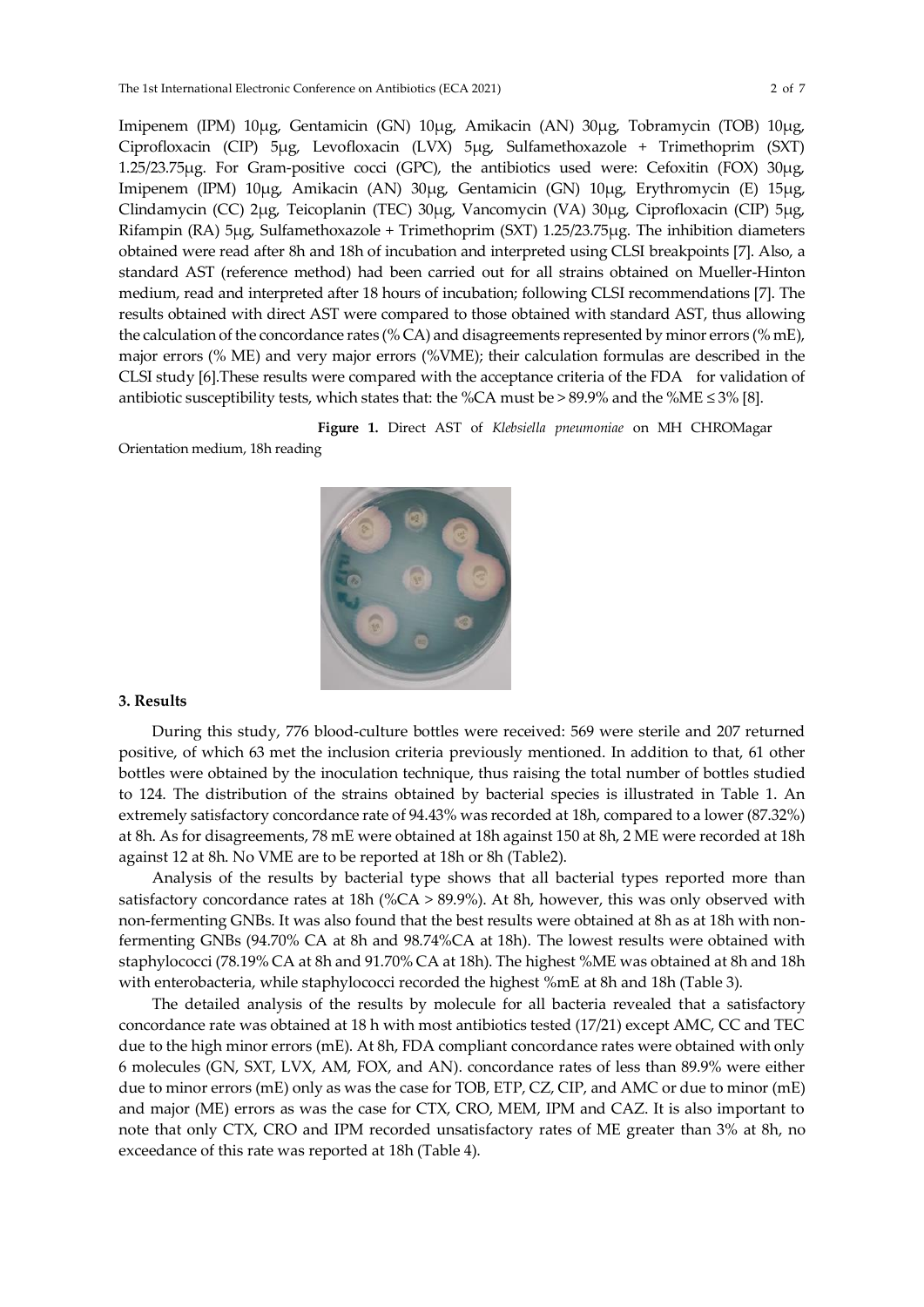#### **Table 1.** Distribution of strains found in blood-culture bottles by bacterial species

GNB: Gram Negative Bacilli, GPC: Gram Positive Cocci, CNS: Coagulase

Negative Staphylococci

|                                  | Organism                  |              | N              | $\frac{9}{6}$ |  |  |
|----------------------------------|---------------------------|--------------|----------------|---------------|--|--|
|                                  |                           | E.coli       | 26             | 20,97%        |  |  |
|                                  |                           | K.pneumoniae | 25             | 20,16%        |  |  |
|                                  | Enterobacteria<br>$n=65$  | S.marcescens | 6              | 4,84%         |  |  |
| <b>GNB</b>                       | 52,42%                    | E.cloacae    | $\overline{4}$ | 3,23%         |  |  |
| $n = 86$                         |                           | E.aerogenes  | $\overline{c}$ | 1,61%         |  |  |
| 69,35%                           |                           | P.mirabilis  | $\overline{c}$ | 1,61%         |  |  |
|                                  | Non-fermenting<br>GNB     | A.baumannii  | 13             | 10,48%        |  |  |
|                                  | $n=21$<br>16,94%          | P.aeruginosa | 8              | 6,45%         |  |  |
|                                  | Staphylococci<br>$n = 32$ | <b>CNS</b>   | 21             | 16,94%        |  |  |
| <b>GPC</b><br>$n = 38$<br>30,65% | 25,81%                    | S.aureus     | 11             | 8,87%         |  |  |
|                                  | Enterococci               |              |                |               |  |  |
|                                  | $n=6$<br>4,84%            | E.faecium    | 6              | 4,84%         |  |  |
|                                  | Total                     | 124          | 100,00%        |               |  |  |

**Table 2.** Overall analysis of results obtained with direct AST

CA: Categorical Agreement, mE : Minor Error, ME : Major Error, VME : Very Major Error

| Reading |      | CA     |             | mE     |    | ME            | <b>VME</b> |       |  |  |
|---------|------|--------|-------------|--------|----|---------------|------------|-------|--|--|
| delay   | n    | $\%$   | $\mathbf n$ | %      | n  | $\frac{0}{6}$ | N          | %     |  |  |
| 8h      | 1116 | 87,32% | 150         | 11,74% | 12 | 1,66%         | 0          | 0,00% |  |  |
| 18h     | 1357 | 94,43% | 78          | 5,43%  | 2  | 0,24%         | 0          | 0,00% |  |  |

**Table 3.** Analysis of direct AST results by bacterial type

CA: Categorical Agreement, mE : Minor Error, ME : Major Error, VME : Very Major Error

|                       |               | CA     | m <sub>E</sub> | ME    | <b>VME</b> |
|-----------------------|---------------|--------|----------------|-------|------------|
| <b>Bacterial type</b> | Reading delay | %      | %              | %     | %          |
| Enterobacteria        | 8h            | 87,81% | 11,00%         | 2.07% | 0.00%      |
|                       | 18h           | 94,32% | 5,45%          | 0,36% | 0,00%      |
| Non-fermenting        | 8h            | 94,70% | 5,30%          | 0,00% | 0.00%      |
| GNB                   | 18h           | 98,74% | 1,26%          | 0,00% | 0,00%      |
|                       | 8h            | 78,19% | 21,28%         | 0,87% | 0.00%      |
| Staphylococci         | 18h           | 91.70% | 8.30%          | 0.00% | 0.00%      |

For enterobacteria, an unsatisfactory overall concordance rate of 87.81% was obtained at 8 h against a more than satisfactory rate of 94.32% at 18 h. As for the discordances, they were mainly represented by the mE (11.00% at 8h and 5.48% at 18h) followed by the ME (2.07% at 8h and 0.36% at 18h). No VME were reported. At 18h, most antibiotics (12/16) had a satisfactory %CA except AMC, CAZ, IPM and CIP. At 8h, however, only 7 molecules (AM, FOX, GN, AN, TOB, LVX and SXT) achieved a concordance rate greater than 89.9%. It is important to note that the majority of ME were reported with antibiotics belonging to the family of β-lactams including CTX, CAZ, CRO, MEM, IPM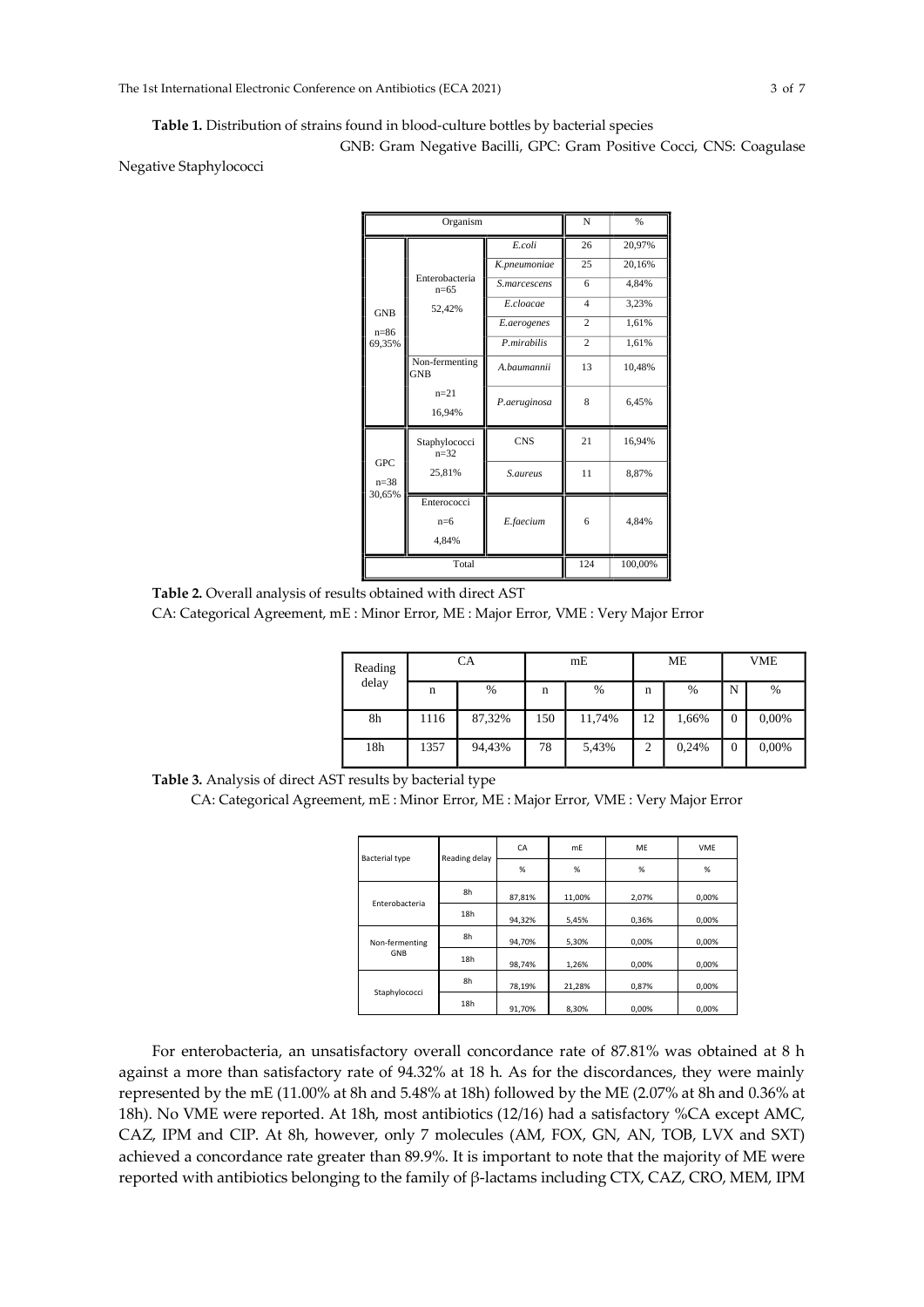**Table 4.** Detailed analysis of direct AST results by molecule of all bacteria combined

CA: Categorical agreement, mE: Minor error, ME: Major error, VME: Very major error, FE: Low number, N: Total number of results obtained per antibiotic molecule, n: Number of concordances or disagreements

|                                     |       | ŏН              |               |                 |           |              |               |              | 18H           |       |                |               |              |               |              |               |             |               |  |
|-------------------------------------|-------|-----------------|---------------|-----------------|-----------|--------------|---------------|--------------|---------------|-------|----------------|---------------|--------------|---------------|--------------|---------------|-------------|---------------|--|
| <b>ATB</b>                          | N     |                 | me            |                 | ME        |              | VME           |              | CA            | N     | me             |               | <b>ME</b>    |               |              | VME           | CA          |               |  |
|                                     |       | $\mathbf n$     | $\frac{0}{0}$ | $\mathbf n$     | $\%$      | $\mathbf{n}$ | $\frac{0}{6}$ | $\mathbf{n}$ | $\frac{0}{6}$ |       | $\mathbf{n}$   | $\frac{0}{0}$ | $\mathbf{n}$ | $\frac{0}{6}$ | $\mathbf{n}$ | $\frac{0}{6}$ | $\mathbf n$ | $\frac{9}{6}$ |  |
| AM                                  | 46    |                 | 2.17%         | 0               | 0.00%     | 0            | 0.00%         | 45           | 97.83%        | 48    |                | 208%          | $\Omega$     | 0.00%         | $\Omega$     | $0.00\%$      | 47          | 97 92%        |  |
| AMC                                 | 59    |                 | 13.56%        |                 | 0.00%     | $\Omega$     | 0.00%         | 51           | 86.44%        | 63    | H.             | 11.11%        | $\Omega$     | 0.00%         | $\Omega$     | $0.00\%$      | 56          | 88.89%        |  |
| CZ                                  | 61    |                 | 11.48%        |                 | 0.00%     | $\Omega$     | 0.00%         | 54           | 88.52%        | 65    | 4              | 6.15%         | $\Omega$     | 0.00%         | $\Omega$     | $0.00\%$      | 61          | 93.85%        |  |
| <b>FOX</b>                          | 83    |                 | 6.02%         |                 | 0.00%     | $\Omega$     | 0.00%         | 78           | 93.98%        | 95    | $\overline{2}$ | 2.11%         | $\Omega$     | 0.00%         | $\Omega$     | $0.00\%$      | 93          | 97.89%        |  |
| <b>CTX</b>                          | 49    |                 | 10.20%        |                 | 15.00%    | $\Omega$     | 0.00%         | 41           | 83.67%        | 54    | $\overline{2}$ | 3.70%         | $\Omega$     | 0.00%         | $\Omega$     | 0.00%         | 52          | 96.30%        |  |
| CAZ                                 | 80    | 12              | 15.00%        |                 | 2.63%     | $\Omega$     | 0.00%         | 67           | 83.75%        | 85    | 8              | 9.41%         | $\Omega$     | 0.00%         | $\Omega$     | $0.00\%$      | 77          | 90.59%        |  |
| CRO                                 | 59    |                 | 11.86%        |                 | 3.85%     | $\Omega$     | 0.00%         | 51           | 86.44%        | 64    | 3              | 4.69%         | $\Omega$     | 0.00%         | $\Omega$     | $0.00\%$      | 61          | 95.31%        |  |
| <b>ETP</b>                          | 61    |                 | 18.03%        |                 | 0.00%     | $\Omega$     | $0.00\%$      | 50           | 81.97%        | 65    | 3              | 4.62%         | $\Omega$     | 0.00%         | $\Omega$     | $0.00\%$      | 62          | 95.38%        |  |
| <b>MEM</b>                          | 60    | 13              | 21.67%        |                 | 1.85%     | $\Omega$     | $0.00\%$      | 46           | 76.67%        | 64    | 5              | 7.81%         | $\Omega$     | 0.00%         | $\Omega$     | $0.00\%$      | 59          | 92.19%        |  |
| $\mathbf{I}^{\mathbf{P}}\mathbf{M}$ | 78    | 14              | 17.95%        |                 | 7.02%     | $\Omega$     | $0.00\%$      | 60           | 76.92%        | 83    | 6              | 7.23%         |              | 1.64%         | $\Omega$     | $0.00\%$      | 76          | 91.57%        |  |
| GN                                  | 106   |                 | 1.89%         |                 | $0.00\%$  | $\Omega$     | $0.00\%$      | 104          | 98.11%        | 118   |                | 0.85%         | 0            | 0.00%         | $\Omega$     | 0.00%         | 117         | 99.15%        |  |
| AN                                  | 101   | 8               | 7.92%         |                 | 1.20%     | $\Omega$     | $0.00\%$      | 92           | 91.09%        | 117   | 5              | 4.27%         | 0            | $0.00\%$      | $\Omega$     | $0.00\%$      | 112         | 95.73%        |  |
| TOB                                 | 78    |                 | 10.26%        | 0               | $0.00\%$  | $\Omega$     | $0.00\%$      | 70           | 89.74%        | 83    | $\overline{2}$ | 2.41%         | 0            | 0.00%         | $\Omega$     | $0.00\%$      | 81          | 97.59%        |  |
| CP                                  | 101   | 20              | 19.80%        | $\Omega$        | $0.00\%$  | $\Omega$     | $0.00\%$      | 81           | 80.20%        | 116   | 10             | 8.62%         |              | 1.89%         | $\Omega$     | $0.00\%$      | 105         | 90.52%        |  |
| <b>LVX</b>                          | 72    | $\overline{2}$  | 2.78%         |                 | 1.92%     | $\Omega$     | $0.00\%$      | 69           | 95.83%        | 75    |                | 1.33%         | $\mathbf{0}$ | 0.00%         | $\Omega$     | $0.00\%$      | 74          | 98.67%        |  |
| <b>SXT</b>                          | 92    |                 | 1.09%         | $\Omega$        | 0.00%     | $\Omega$     | $0.00\%$      | 91           | 98.91%        | 106   |                | 0.94%         | $\mathbf{0}$ | 0.00%         | $\mathbf{0}$ | $0.00\%$      | 105         | 99.06%        |  |
| RA                                  | 22    |                 | FE            | $\Omega$        | <b>FE</b> | $\mathbf{0}$ | FE            | 21           | <b>FE</b>     | 33    |                | 3.03%         | $\mathbf{0}$ | 0.00%         | $\Omega$     | $0.00\%$      | 32          | 96.97%        |  |
| cc                                  | 21    | 10 <sup>°</sup> | FE            | $\Omega$        | FE        | $\Omega$     | FE            | 11           | <b>FE</b>     | 32    | 5              | 15.63%        | $\mathbf{0}$ | 0.00%         | $\Omega$     | $0.00\%$      | 27          | 84.38%        |  |
| <b>TEC</b>                          | 22    | 10 <sup>°</sup> | FE            | $\Omega$        | FE        | $\Omega$     | FE            | 12           | FE            | 30    | 8              | 26.67%        | $\Omega$     | 0.00%         | $\Omega$     | $0.00\%$      | 22          | 73.33%        |  |
| E                                   | 24    | 5               | <b>FE</b>     | $\Omega$        | <b>FE</b> | $\Omega$     | FE            | 19           | <b>FE</b>     | 35    | 3              | 8.57%         | $\mathbf{0}$ | 0.00%         | $\Omega$     | $0.00\%$      | 32          | 91.43%        |  |
| VA                                  | ٩     |                 | FE            | $\Omega$        | FE        | $\Omega$     | FE            | 3            | FE            | 6     | $\Omega$       | FE            | $\Omega$     | FE            | $\Omega$     | FE            | 6           | FE            |  |
| <b>TOTAL</b>                        | 1979. | 150.            | 11/740%       | 12 <sub>2</sub> | 1660%     | $\Omega$     | 0.00%         | 1116         | 97220         | 1.427 | 79             | 5.420%        | o,           | 0.249%        | $\Omega$     | 0.00%         | 1257        | 0.4 429/.     |  |

recorded per antibiotic molecule, ATB: antibiotic, AM: Ampicillin, AMC: Amoxicillin + Clavulanic acid, CZ: Cefazoline, FOX: Cefoxitin, CTX: Cefotaxime, CAZ: Ceftazidime, CRO: Ceftriaxone, ETP: Ertapenem, MEM: Meropenem, IPM: Imipenem, GN: Gentamicin, AN: Amikacin, TOB: Tobramycin, CIP: Ciprofloxacin, LVX: Levofloxacin, SXT: Sulfamethoxazole + Trimethoprim, RA: Rifampin, CC: Clindamycin, TEC: Teicoplanin, E: Erythromycin, VA: Vancomycin

**Table 5.** Detailed analysis of direct AST results for enterobacteria per molecule

|            |     | 8H       |                |          |               |  |                   |     |               |                 |                 | 18H                   |  |                     |          |               |     |               |  |  |  |
|------------|-----|----------|----------------|----------|---------------|--|-------------------|-----|---------------|-----------------|-----------------|-----------------------|--|---------------------|----------|---------------|-----|---------------|--|--|--|
|            |     |          | me             |          | ME            |  | <b>VME</b>        | CA  |               | me              |                 | МE                    |  | <b>VME</b>          |          | CA            |     |               |  |  |  |
| <b>ATB</b> | N   | $\ln$    | $\frac{0}{6}$  | n        | $\frac{9}{6}$ |  | $\ln \sqrt{2}$    | ln  | $\frac{9}{6}$ | N               | $\ln$           | $\frac{9}{6}$         |  | $\ln \sqrt{2}$      | m        | $\frac{9}{6}$ | m   | $\frac{0}{6}$ |  |  |  |
| AМ         | 46  |          | 2.17%          | 0        |               |  | $0.00\%$  0 0.00% | 45  | 97.83%        | 48              |                 |                       |  | $2.08\%$ 0 0.00%    | $\Omega$ | $0.00\%$      | 47  | 97.92%        |  |  |  |
| AMC        | 59  |          | 8 13.56%       | 0        |               |  | $0.00\%$  0 0.00% | 51  | 86.44%        | 63              |                 | 11.11% 0 0.00%        |  |                     | 0        | $0.00\%$      | 56  | 88.89%        |  |  |  |
| CZ         | 61  |          | 11.48%         | 0        |               |  | $0.00\%$  0 0.00% | 54  | 88.52%        | 65              | $\vert$         |                       |  | $6.15\%$ 0 0.00%    | 0        | $0.00\%$      | 61  | 93.85%        |  |  |  |
| <b>FOX</b> | 61  | 4        | 6.56%          | $\Omega$ |               |  | $0.00\%$  0 0.00% | 57  | 93.44%        | <b>64</b>       | $\overline{2}$  |                       |  | 3.13% 0 0.00%       | $\Omega$ | $0.00\%$      | 62  | 96.88%        |  |  |  |
| <b>CTX</b> | 49  |          | 5 10.20%       |          | 315.00%00.00% |  |                   | 41  | 83.67%        | 54              |                 |                       |  | $3.70\%$ 0 0.00%    | $\Omega$ | $0.00\%$      | 52  | 96.30%        |  |  |  |
| <b>CAZ</b> | 60  |          | 12 20.00%      |          | 3.33% 0 0.00% |  |                   | 47  | 78.33%        | <b>64</b>       |                 | $8 12.50\% 0 0.00\% $ |  |                     | 0        | $0.00\%$      | 56  | 87.50%        |  |  |  |
| <b>CRO</b> | 59  |          | $7 11.86\% $   |          |               |  | 3.85% 0 0.00%     | 51  | 86.44%        | 64              | $\vert 3 \vert$ |                       |  | 4.69% 0 0.00%       | $\Omega$ | $0.00\%$      | 61  | 95.31%        |  |  |  |
| <b>ETP</b> | 61  |          | 11 18.03%      |          |               |  | $0.00\%$  0 0.00% | 50  | 81.97%        | 65I             | 3               |                       |  | $4.62\%$ 0 0.00%    | 0        | $0.00\%$      | 62  | 95.38%        |  |  |  |
| <b>MEM</b> | 60  |          | 13 21.67%      |          |               |  | 1.85% 0 0.00%     | 46  | 76.67%        | <b>64</b>       | 5               |                       |  | $7.81\%$ 0 0.00%    | 0        | $0.00\%$      | 59  | 92.19%        |  |  |  |
| <b>IPM</b> | 58  |          | 14 24.14%      |          |               |  | 8.00% 0 0.00%     | 40  | 68.97%        | 62              | $\overline{6}$  |                       |  | $9.68\%$   1  1.85% | $\Omega$ | $0.00\%$      | 55  | 88.71%        |  |  |  |
| GN         | 63  | $\Omega$ | 0.00%          | $\Omega$ |               |  | $0.00\%$  0 0.00% | 63  | 100.00%       | 65 <sup>I</sup> | 0               |                       |  | $0.00\%$ 0 0.00%    | $\Omega$ | 0.00%         | 651 | 100.00%       |  |  |  |
| AN         | 61  | 4        | 6.56%          | $\Omega$ |               |  | $0.00\%$  0 0.00% | 57  | 93.44%        | 65              | 2               |                       |  | 3.08% 0 0.00%       | $\Omega$ | 0.00%         | 63  | 96.92%        |  |  |  |
| <b>TOB</b> | 59  | 4        | 6.78%          | 0        |               |  | $0.00\%$ 0 0.00%  | 55  | 93.22%        | 63              | $\overline{2}$  |                       |  | $3.17\%$ 0 0.00%    | $\Omega$ | $0.00\%$      | 61  | 96.83%        |  |  |  |
| CIP        | 59  |          | 10 16.95%      |          |               |  | $0.00\%$  0 0.00% | 49  | 83.05%        | 63              |                 | 8 12.70% 1 3.23%      |  |                     | $\Omega$ | $0.00\%$      | 54  | 85.71%        |  |  |  |
| <b>LVX</b> | 52  |          | 1.92%          |          |               |  | 2.86% 0 0.00%     | 50  | 96.15%        | 54              | $\Omega$        |                       |  | $0.00\%$ 0 0.00%    | $\Omega$ | $0.00\%$      | 54. | 100.00%       |  |  |  |
| <b>SXT</b> | 59  |          | 1.69%          | 0        |               |  | $0.00\%$  0 0.00% | 58  | 98.31%        | 63              |                 |                       |  | 1.59% 0 0.00%       | 0        | $0.00\%$      | 62  | 98.41%        |  |  |  |
| TOTAL      | 927 | 102      | $11.00\%$   11 |          |               |  | 2.07% 0 0.00%     | 814 | 87.81% 986 54 |                 |                 |                       |  | 5.48% 2 0.36%       | $\Omega$ | $0.00\%$      | 930 | 94.32%        |  |  |  |

CA: Categorical agreement, mE: Minor error, ME: Major error, VME: Very major error, FE: Low number, N: Total number of results obtained per antibiotic molecule, n: Number of concordances or disagreements recorded per antibiotic molecule, ATB: antibiotic, AM: Ampicillin, AMC: Amoxicillin + Clavulanic acid, CZ: Cefazoline, FOX: Cefoxitin, CTX: Cefotaxime, CAZ: Ceftazidime, CRO: Ceftriaxone, FTE: Ertapenem, MEM: Meropenem, IPM: Imipenem, GN: Gentamicin, AN: Amikacin, TOB: Tobramycin, CIP: Ciprofloxacin, LVX: Levofloxacin, SXT: Sulfamethoxazole + Trimethoprim.

For non-fermenting GNBs, extremely satisfactory concordance rates of 98.70% and 94.70% were obtained at 18h and 8h respectively. No major or very major errors were reported. Minor errors (mE) were 5.30% at 8h and 1.26% at 18h. For Staphylococci, an unsatisfactory low concordance rate (78.19%) was obtained at 8h. This was mainly due to minor errors (mE) which were 21.28%. At 18h, however, the concordance rate was more than satisfactory (91.70%) and minor errors (mE) were much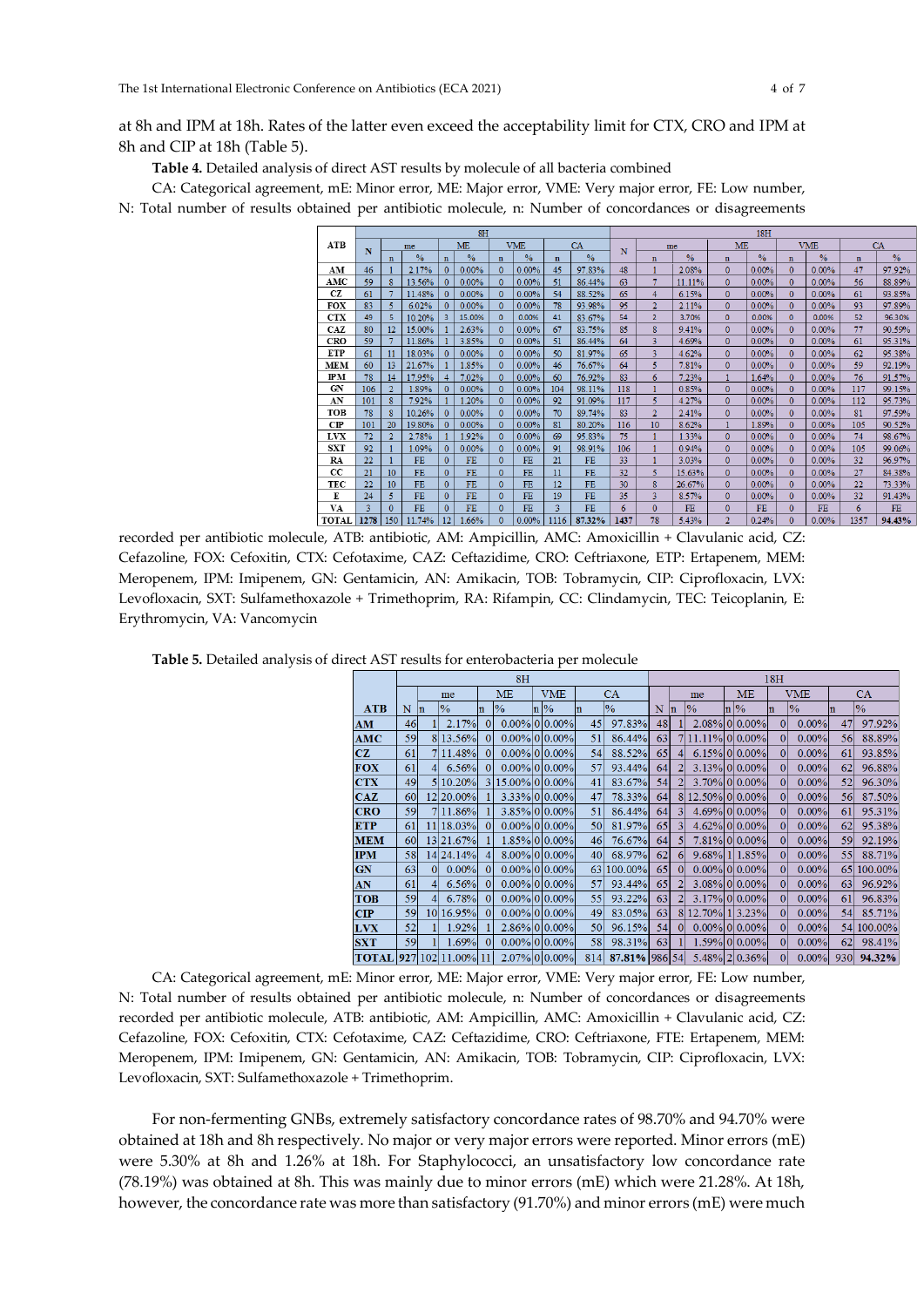lower (8.30%). No major errors were reported at 8h or 18h. For enterococci, no discrepancies were reported.

### **4. Discussion**

Our study recorded at 18h a higher overall %CA than the one obtained in the preliminary study of CLSI [6], it was close to that recorded by the study of Deepashree Rajshekar et al. [9] and the study of Avani Desai et al. [10]. The one obtained at 8h was better than the one recorded by the CLSI at 6h [6]. The globalrates of disagreements recorded by our study, particularly at 18h, were acceptable and like those obtained by Deepashree Rajshekar et al. [9] and Avani Desai et al. [10]. Another similarity to the study of Sukantha Chandrase-karan et al. was the decrease in major errors (ME) between early reading and 18h reading. This observation is consistent with the dynamics of diffusion of the antibiotic from the disk: the small measured diameters responsible for major errors are due to an incomplete diffusion of the antibiotic on the agar, hence the interest of adopting specific breakpoints for early readings [6].

In terms of the analysis of results by type of bacteria, we found that Deepashree Rajshekar et al. results' were in the opposite of ours. Indeed, it recorded the highest %CA with staphylococci and enterococci and the lowest with *Pseudomonas*.spp [9]. The differences continue with disagreements: the highest %mE was recorded with staphylococci in our study and with enterobacteria in the study by Deepashree Rajshekar et al. [9]. The same is true for the % VME that was maximum with *Pseudomonas*.spp in the Deepashree Rajshekar et al. study [9] and zero for all categories of bacteria in ours. Finally, the results of the two studies were consistent for the ME that were highest for enterobacteria [9].

Our analysis of results by molecule for all bacteria combined was partly in line with that of the CLSI, which recorded at 6h the best %CA with GN and TOB and the worst with IPM and TGC [6], while our study recorded at 8h its best rates with GN and SXT and the worst with IPM and MEM. Also, it should be noted that CLSI recorded the highest %ME at 6h with antibiotics that are different from ours but belong mostly to the family of β-lactams [6].

Enterobacteria showed an excellent overall %CA at 18h, which was like that obtained in the study by Deepashree Rajshekar et al. [9]. Nevertheless, it appears that the lowest %CA were mainly recorded at 8h as at 18h with β-lactams antibiotics. This same observation was reported by the study of Deepashree Rajshekar et al. with Piperacil-lin-tazobactam and Cefoperazone-sulbacam [9] as well as by the CLSI study [6]. This can probably be explained by the inhibition of the translocation of antibiotics of β-lactam family in bacteria by blood elements present in the inoculum [6].

Particular attention was paid to the main antibiotics used as first-line in the treatment of enterobacterial-induced bacteremia. Our study found very satisfactory %CA for CTX, CRO, ETP and MEM at 18h, thus joining the study by Deepashree Rajshekar et al. concerning CRO and MEM [9]. As well as concordance rates slightly below the acceptability limit for CAZ, IMP and CIP at 18h, this differed from the study by Deepashree Rajshekar et al., who had excellent rates with CAZ and CIP [9]. The study conducted by Avani Desai et al. reported an excellent %CA for C3G [10]. Nonfermenting GNBs had excellent %CA at 18h., like those obtained by Deepashree Rajshekar et al. [9]. In addition, no major or very major errors were recorded at either 8h or 18h, which was better than those reported in the study by Deepashree Rajshekar et al. [9]. Staphylococci also had an excellent %CA at 18h, which was close to that obtained by the study of Deepashree Rajshekar et al. [9]. Also, low %CA associated with a high minor errors were observed for staphylococci at both 8h and 18h with clindamycin and teicoplanin, thus joining in part the study by Avani Desai et al., which does not recommend the communication of clindamycin results to clinicians when performing the direct antibiotic [10]. For enterococci, with a particularly low population, no conclusions could be drawn.

#### **Institutional Review Board Statement:** Not applicable

**Informed Consent Statement:** Not applicable.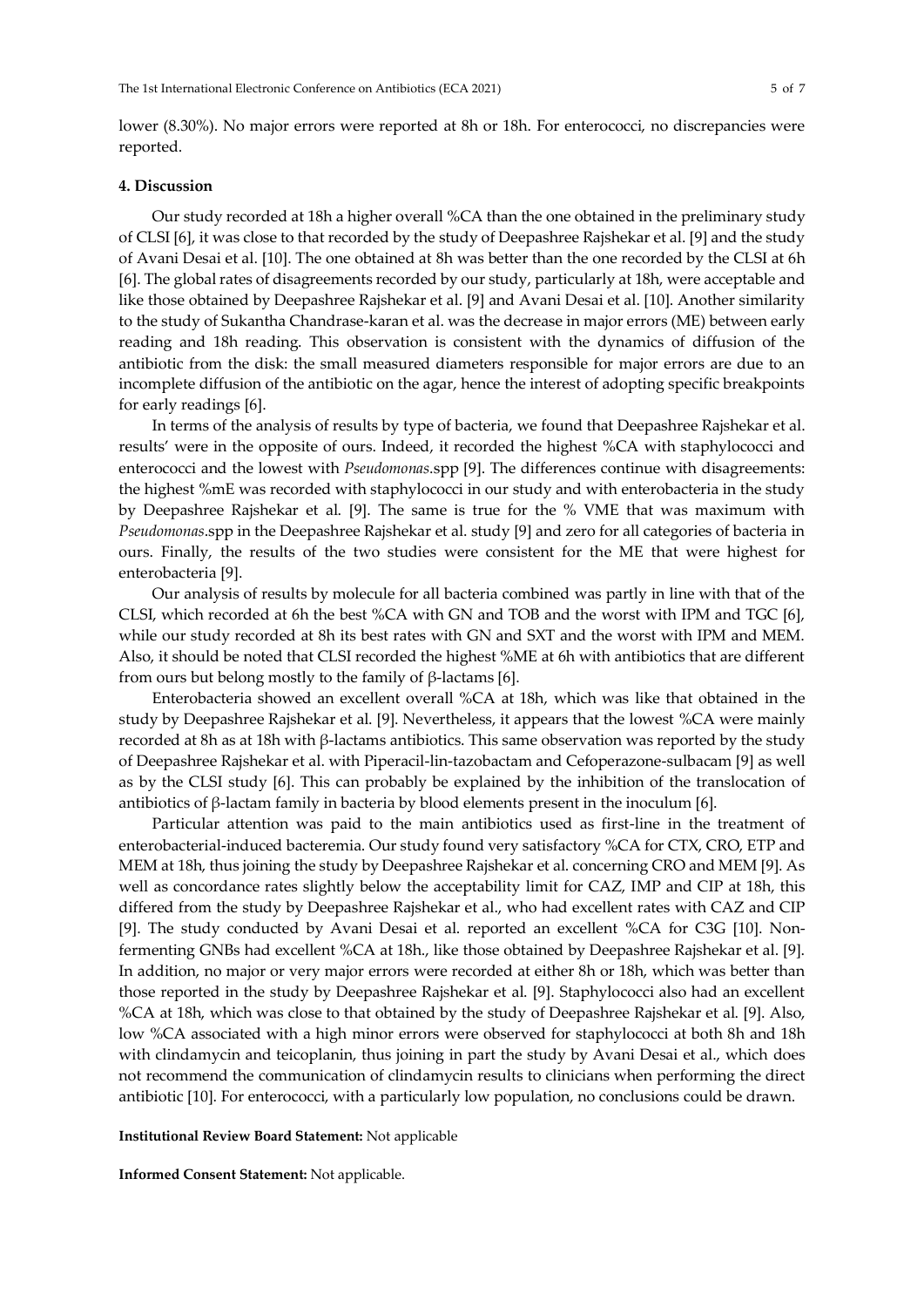**Data Availability Statement:** The data used to support the findings of this study are included within the references of the article

**Conflicts of Interest:** authors declare no conflict of interest

## **References**

- 1. Rudd, K. E., Johnson, S. C., Agesa, K. M., Shackelford, K. A., Tsoi, D., Kievlan, D. R., et al. (2020). Global, regional, and national sepsis incidence and mortality, 1990–2017 : Analysis for the Global Burden of Disease Study. The Lancet, 395(10219), 200 211. https://doi.org/10.1016/S0140- 6736(19)32989-7
- 2. Diekema, D. J., Beekmann, S. E., Chapin, K. C., Morel, K. A., Munson, E., & Doern, G. V. (2003). Epidemiology and outcome of nosocomial and community-onset bloodstream infection. Journal of Clinical Microbiology, 41(8), 3655 3660. https://doi.org/10.1128/jcm.41.8.3655-3660.2003
- 3. Stewardson, A. J., Allignol, A., Beyersmann, J., Graves, N., Schumacher, M., Meyer, R., et al. (2016). The health and economic burden of bloodstream infections caused by antimicrobial-susceptible and non-susceptible Enterobacteriaceae and Staphylococcus aureus in European hospitals, 2010 and 2011 : A multicentre retrospective cohort study. Euro Surveillance: Bulletin Europeen Sur Les Maladies Transmissibles = European Communicable Disease Bulletin, 21(33). https://doi.org/10.2807/1560-7917.ES.2016.21.33.30319
- 4. Kumar, A., Roberts, D., Wood, K. E., Light, B., Parrillo, J. E., Sharma, S., et al. (2006). Duration of hypotension before initiation of effective antimicrobial therapy is the critical determinant of survival in human septic shock. Critical Care Medicine, 34(6), 1589 1596. https://doi.org/10.1097/01.CCM.0000217961.75225.E9
- 5. Søgaard, M., Nørgaard, M., & Schønheyder, H. C. (2007). First notification of positive blood cultures and the high accuracy of the gram stain report. Journal of Clinical Microbiology, 45(4), 1113 1117. https://doi.org/10.1128/JCM.02523-06
- 6. Chandrasekaran, S., Abbott, A., Campeau, S., Zimmer, B. L., Weinstein, M., Thrupp, L., et al. (2018). Direct-from-Blood-Culture Disk Diffusion To Determine Antimicrobial Susceptibility of Gram-Negative Bacteria : Preliminary Report from the Clinical and Laboratory Standards Institute Methods Development and Standardization Working Group. Journal of Clinical Microbiology, 56(3), e01678- 17, /jcm/56/3/e01678-17.atom. https://doi.org/10.1128/JCM.01678-17
- 7. WEINSTEIN, M. P. (2018). M100-performance standards for antimicrobial susceptibility testing, 28th edition. CLINICAL AND LABORATORY.
- 8. Health, C. for D. and R. (s. d.). Guidance Documents (Medical Devices and Radiation-Emitting Products) - Class II Special Controls Guidance Document : Antimicrobial Susceptibility Test (AST) Systems [WebContent]. Center for Devices and Radiological Health. Consulté 26 octobre 2020, à l'adresse https://wayback.archiveit.org/7993/20180907155335/https://www.fda.gov/MedicalDevices/DeviceRegulationandGuidance/Gu idanceDocuments/ucm080564.htm
- 9. Rajshekar, D., Chaudhari, K. V., Bhat, P., Prakash, S. S., Raghvan, R., Vasanth, S., et al. (2019). Evaluation of performance of direct disk diffusion test from positively flagged blood culture broth : A large scale study from South India. Journal of Laboratory Physicians, 11(2), 154. [https://doi.org/10.4103/JLP.JLP\\_137\\_18](https://doi.org/10.4103/JLP.JLP_137_18)